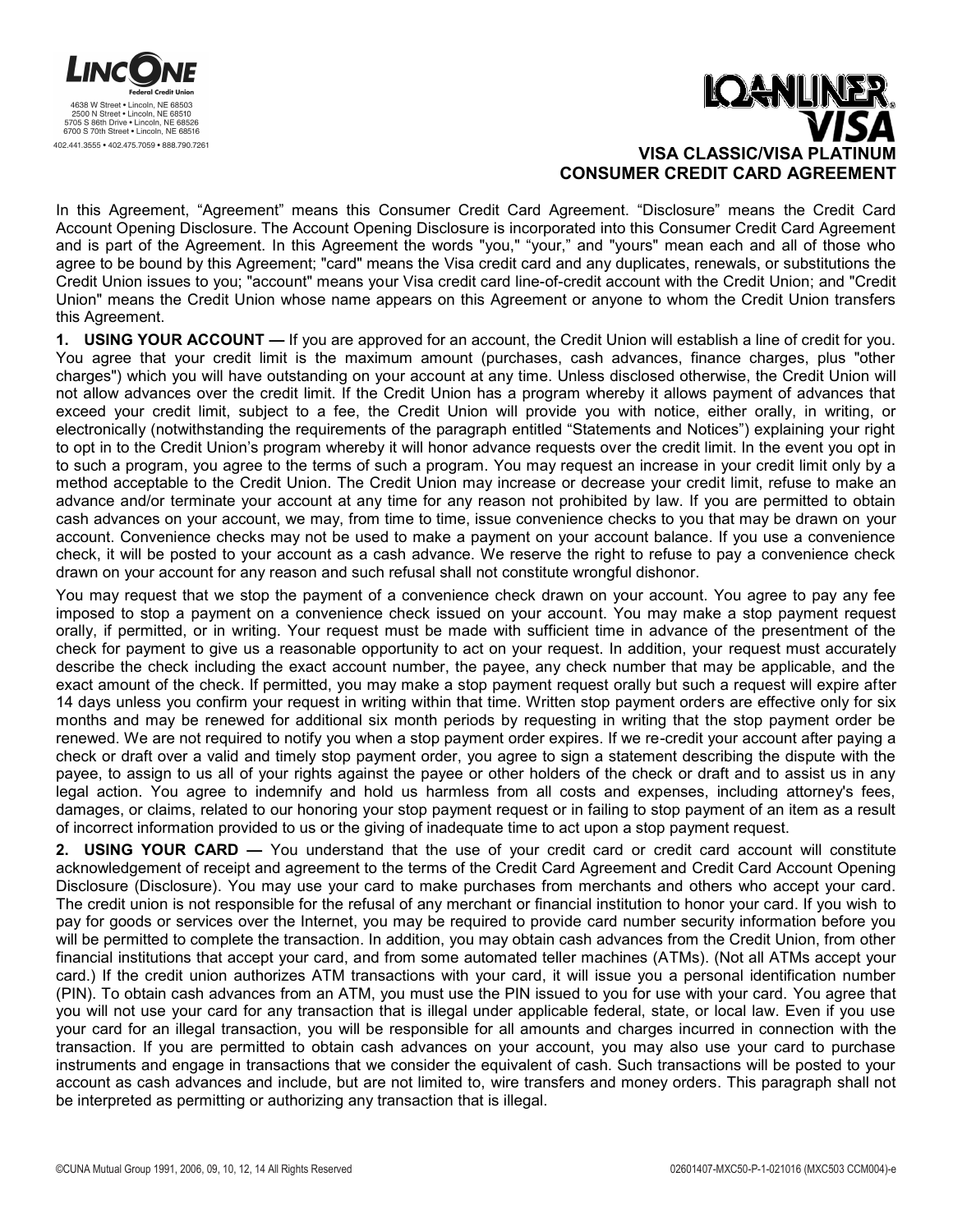**3. PROMISE TO PAY —** You promise to pay all charges (purchases, cash advances, balance transfers, use of convenience checks or any other charge) made to your account by you or anyone you authorize to use your account. You also promise to pay all finance charges and other charges added to your account under the terms of this Agreement or another agreement you made with the Credit Union. If this is a joint account, the paragraph on JOINT ACCOUNTS also applies to your account.

**4. PERIODIC RATES —** The periodic rates applicable to purchases, cash advances, and balance transfers are disclosed on the Disclosure that accompanies this Agreement. Any penalty rate that may be imposed for failing to make a payment by the payment due date is also disclosed on the Disclosure. Any rate change will be made pursuant to applicable law. If the rate for your account is variable, as indicated on the accompanying Disclosure, the rate charged on purchases, cash advances, balance transfers and any penalty rate will vary periodically as disclosed in the Disclosure accompanying this Agreement. The initial rate on your account for certain types of transactions may be an introductory discounted rate (Introductory Rate) that is lower than the rate that would ordinarily apply for that type of transaction. If an Introductory Rate applies to your account, the rates and the period of time it will be effective is shown on the Disclosure accompanying this Agreement. After the Introductory Rate period expires, the periodic rate will automatically increase to the rates that would ordinarily apply for that type of transaction based on the terms of this Agreement.

**5. FINANCE CHARGES —** New purchases posted to your account during a billing cycle will not incur a finance charge for that billing cycle if you had a zero or credit balance at the beginning of that billing cycle, or you paid the entire new balance on the previous cycle's billing statement by the payment due date of that statement; otherwise a finance charge will accrue from the date a purchase is posted to your account. To avoid an additional finance charge on the balance of purchases, you must pay the entire new balance on the billing statement by the payment due date of that statement. A finance charge begins to accrue on cash advances from the date you get the cash advance or from the first day of the billing cycle in which the cash advance is posted to your account, whichever is later (transaction date).

The finance charge is calculated separately for purchases and cash advances. For purchases, the finance charge is computed by applying the periodic rate to the average daily balance of purchases. To calculate the average daily balance of purchases, we take the beginning outstanding balance of purchases each day, add any new purchases, and subtract any payments and/or credits. This gives us the daily balance of purchases. We then add all of the daily balances of purchases for the billing cycle together and divide the total by the number of days in the billing cycle. This gives us the average daily balance of purchases. Balance transfers are calculated in the same manner as purchases.

For cash advances, the finance charge is computed by applying the periodic rate to the average daily balance of cash advances. To calculate the average daily balance of cash advances, we take the beginning outstanding balance of cash advances each day, add in any new cash advances, and subtract any payments and/or credits that we apply to the cash advance balance. This gives us the daily balance of cash advances. We then add all of the daily balances of cash advances for the billing cycle together and divide the total by the number of days in the billing cycle. This gives us the average daily balance of cash advances.

**6. FOREIGN TRANSACTIONS —** Purchases and cash advances made in foreign currencies will be debited from your account in U.S. dollars. The exchange rate between the transaction currency and the billing currency used for processing international transactions is a rate selected by Visa from a range of rates available in wholesale currency markets for the applicable central processing date, which rate may vary from the rate Visa itself receives or the government-mandated rate in effect for the applicable central processing date. The exchange rate used on the processing date may differ from the rate that would have been used on the purchase date or cardholder statement posting date.

A fee (finance charge), calculated in U.S. dollars, will be imposed on all multiple currency foreign transactions, including purchases, cash advances and credits to your account. A fee (finance charge), calculated in U.S. dollars, will be imposed on all single currency foreign transactions, including purchases, cash advances and credits to your account. A foreign transaction is any transaction that you complete or a merchant completes on your card outside of the United States, with the exception of U.S. military bases, U.S. territories, U.S. embassies or U.S. consulates. The Foreign Transaction Fee is set forth on the Disclosure accompanying this Agreement.

**7. FEES —** In addition to the periodic rate, the following additional fees may be imposed on your account. If applicable to your account, the fee amounts and explanations are disclosed on the Disclosure accompanying this Agreement. Your account may also be subject to additional fees as set forth on the Disclosure accompanying this Agreement.

**a. Annual Fee.** If your account is subject to an Annual Fee, the fee will be charged to your account. The fee may be charged each year until your account is closed and/or paid in full.

**b. Balance Transfer Fee (Finance Charge).** If your account is subject to a Balance Transfer Fee (finance charge), the fee as disclosed on the Disclosure accompanying this Agreement will be charged to your account when you transfer a balance from an account of another creditor to the account subject to this Agreement.

**c. Cash Advance Fee (Finance Charge).** If your account is subject to a Cash Advance Fee (finance charge), the fee will be charged to your account when you obtain a cash advance from an ATM, the Credit Union or other financial institution.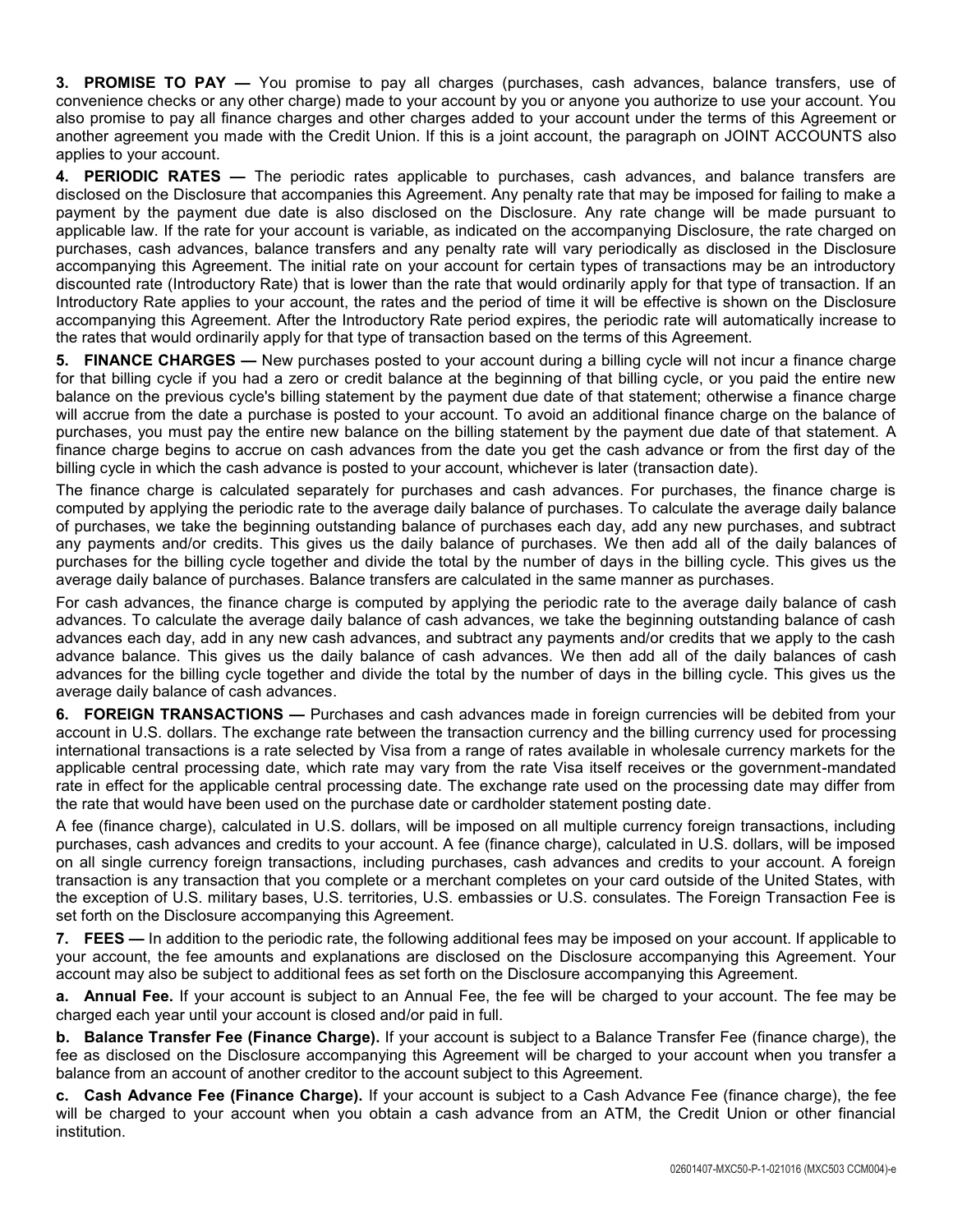**d. Foreign Transaction Fee (Finance Charge).** If your account is subject to a Foreign Transaction Fee (finance charge), a fee may be charged to your account for transactions made outside of the United States or in a foreign currency.

**e. Late Payment Fee.** If your account is subject to a Late Payment Fee, the fee will be charged to your account when you do not make the required minimum payment by or within the number of days of the statement Payment Due Date set forth on the Disclosure accompanying this Agreement.

**f. Returned Payment Fee.** If your account is subject to a Returned Payment Fee, the fee will be charged to your account when a payment is returned for any reason.

**g. Statement Copy Fee.** If your account is subject to a Statement Copy Fee, except as limited by applicable law and when the request is made in connection with a billing error made by the Credit Union, a fee may be charged to your account for each copy of a sales draft or statement that you request.

**h. Rush Fee.** If your account is subject to a Rush Fee, except as limited by applicable law, a fee may be charged to your account for each rush card that you request, providing delivery of the card is also available by standard mail service, without paying a fee for delivery.

**i. Card Replacement Fee.** If your account is subject to a Card Replacement Fee, a fee will be charged for each replacement card that is issued to you for any reason.

**8. PAYMENTS —** Each month you must pay at least the minimum payment shown on your statement by the date specified on the statement. You may pay more frequently, pay more than the minimum payment or pay the total new balance in full. If you make extra or larger payments, you are still required to make at least the minimum payment each month your account has a balance (other than a credit balance). For our Visa Classic card, the minimum payment is 3.00% of your total new balance, or \$25.00, whichever is greater, plus the amount of any prior minimum payments that you have not made, all outstanding unpaid fees and charges, and any amount you are over your credit limit by the date specified on the statement. For our Visa Platinum card, the minimum payment is 3.00% of your total new balance, or \$25.00, whichever is greater, plus the amount of any prior minimum payments that you have not made, all outstanding unpaid fees and charges, and any amount you are over your credit limit by the date specified on the statement. The Credit Union also has the right to demand immediate payment of any amount by which you are over your credit limit. In accordance with applicable law, the Credit Union may not post payments to your account or reflect them in your available credit limit on the date they are received. The Credit Union may delay replenishing your credit limit until the date the payment is posted or the Credit Union confirms the payment has cleared.

**9. PAYMENT ALLOCATION —** Subject to applicable law, your payments may be applied to what you owe the Credit Union in any manner the Credit Union chooses. However, in every case, in the event you make a payment in excess of the required minimum periodic payment, the Credit Union will allocate the excess amount first to the balance with the highest annual percentage rate and any remaining portion to the other balances in descending order based on applicable annual percentage rate.

**10. SECURITY INTEREST —** You grant the Credit Union a security interest under the Uniform Commercial Code and under any common law rights the Credit Union may have in any goods you purchase. If you give the Credit Union a specific pledge of shares by signing a separate pledge of shares, your pledged shares will secure your account. You may not withdraw amounts that have been specifically pledged to secure your account until the Credit Union agrees to release all or part of the pledged amount.

**Your Account is secured by all other shares you have in any individual or joint account with the Credit Union, except for shares in an Individual Retirement Account or in any other account that would lose special tax treatment under state or federal law if given as security. These other shares may be withdrawn unless you are in default under this agreement. You authorize the Credit Union to apply the balance in your individual or joint share accounts to pay any amounts due on your Account if you should default.**

Collateral securing other loans you have with the Credit Union may also secure this loan, except that a dwelling will never be considered as security for this account, notwithstanding anything to the contrary in any other agreement.

**11. DEFAULT —** You will be in default if you fail to make any minimum payment or other required payment by the date that it is due. You will be in default if you break any promise you make under this Agreement. You will be in default if you die, file for bankruptcy or become insolvent, that is, unable to pay your obligations when they become due. You will be in default if you make any false or misleading statements in any credit application or credit update. You will also be in default if something happens that the Credit Union believes may substantially reduce your ability to repay what you owe.

When you are in default, the Credit Union has the right to demand immediate payment of your full account balance without giving you notice. If immediate payment is demanded, you agree to continue paying finance charges at the periodic rate charged before default, until what you owe has been paid, and any shares that were given as security for your account may be applied towards what you owe.

**12. LIABILITY FOR UNAUTHORIZED USE-LOST/STOLEN CARD NOTIFICATION —** You agree to notify us immediately, orally or in writing, at P.O. Box 30659 Lincoln, NE 68503 or telephone 888-715-8416 seven days a week,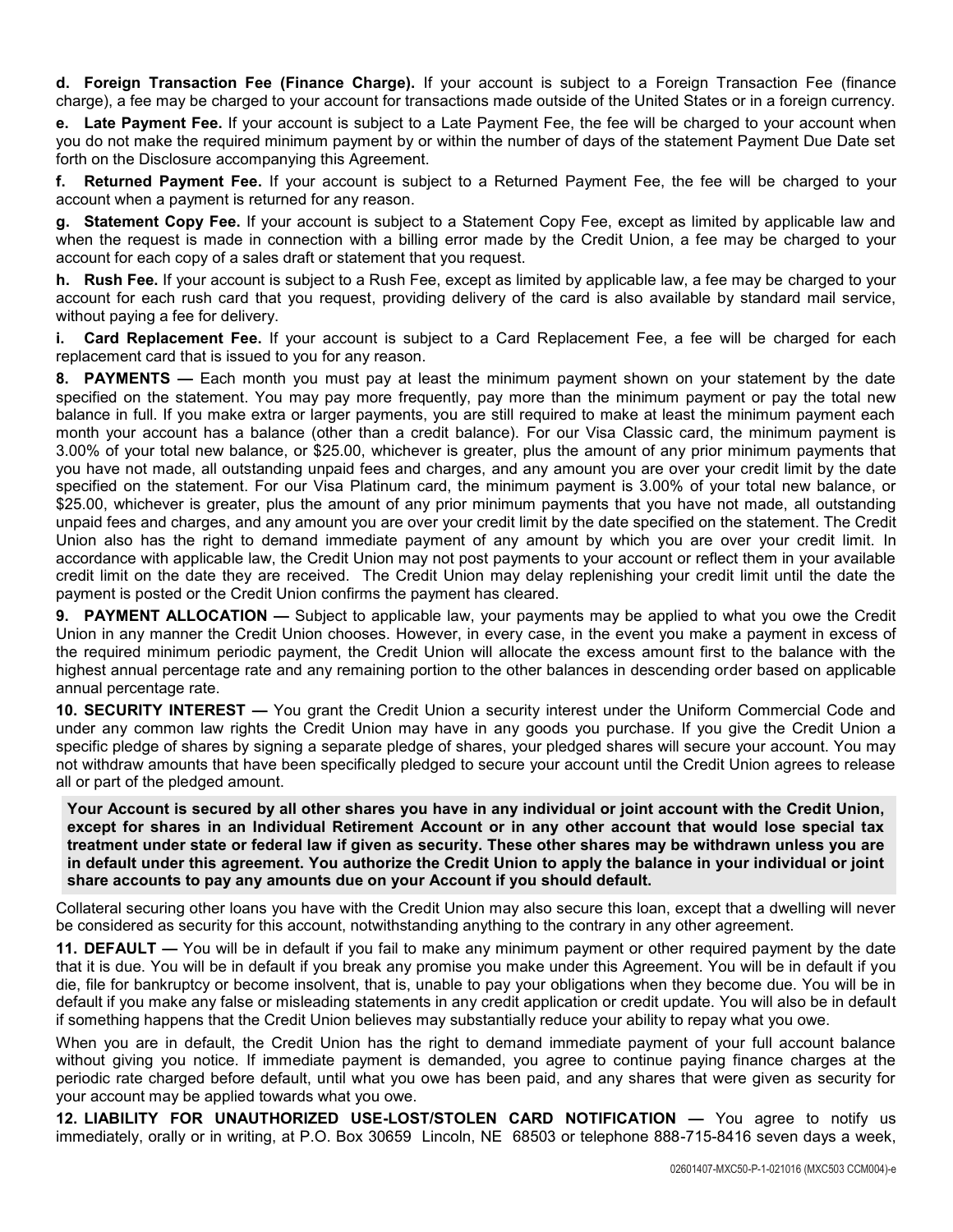24 hours a day, of the loss, theft, or unauthorized use of your credit card. You may be liable for the unauthorized use of your credit card. You will not be liable for unauthorized use that occurs after you notify us of the loss, theft, or possible unauthorized use. You will have no liability for unauthorized transactions made with your credit card, unless you are grossly negligent in the handling of your card. In any case, your liability will not exceed \$50.00.

**13. CHANGING OR TERMINATING YOUR ACCOUNT —** As permitted by law, the Credit Union may change the terms of this Agreement and any attached Disclosure from time to time. Notice of any change will be given in accordance with applicable law. If permitted by law and specified in the notice to you, the change will apply to your existing account balance as well as to future transactions.

Either you or the Credit Union may terminate this Agreement at any time, but termination by you or the Credit Union will not affect your obligation to pay the account balance plus any finance and other charges you owe under this Agreement. Your obligation to pay the account balance plus any finance and other charges you owe under this agreement are subject to all applicable laws and regulations regarding repayment requirements. You are also responsible for all transactions made to your account after termination, unless the transactions were unauthorized.

The card or cards you receive remain the property of the Credit Union and you must recover and surrender to the Credit Union all cards upon request or upon termination of this Agreement whether by you or the Credit Union. If this is a joint account, the paragraph on JOINT ACCOUNTS of this Agreement also applies to termination of the account.

**14. CHANGING OR TERMINATING AUTHORIZED USERS —** Upon your request, we may issue additional cards for authorized users that you designate. You must notify us in writing of any termination of an authorized user's right to access your account. Your letter must include the name of the authorized user and your account number and/or any subaccount number issued to the authorized user along with the authorized user's card and any convenience or other access checks issued to the authorized user. If you cannot return the authorized user's card or access checks and if you request your account to be closed, we will close your account and you may apply for a new account.

**15. CREDIT REVIEW AND RELEASE OF INFORMATION —** You authorize the Credit Union to investigate your credit standing when opening or reviewing your account. You authorize the Credit Union to disclose information regarding your account to credit bureaus and creditors who inquire about your credit standing. If your account is eligible for emergency cash and/or emergency card replacement services, and you request such services, you agree that we may provide personal information about you and your account that is necessary to provide you with the requested service(s).

**16. RETURNS AND ADJUSTMENTS —** Merchants and others who honor your card may give credit for returns or adjustments, and they will do so by sending the Credit Union a credit slip which will be posted to your account. If your credits and payments exceed what you owe the Credit Union, the amount will be applied against future purchases and cash advances. If the credit balance amount is \$1.00 or more, it will be refunded upon your written request or automatically after six months.

**17. ADDITIONAL BENEFITS/CARD ENHANCEMENTS —** The Credit Union may from time to time offer additional services to your account, such as travel accident insurance, at no additional cost to you. You understand that the Credit Union is not obligated to offer such services and may withdraw or change them at any time.

**18. MERCHANT DISPUTES —** The Credit Union is not responsible for the refusal of any merchant or financial institution to honor your card. The Credit Union is subject to claims and defenses (other than tort claims) arising out of goods or services you purchase with the card if you have made a good faith attempt but have been unable to obtain satisfaction from the merchant or service provider, and (a) your purchase was made in response to an advertisement the Credit Union sent or participated in sending to you; or (b) your purchase cost more than \$50.00 and was made in your state or within 100 miles of your home.

**19. JOINT ACCOUNTS —** If this is a joint account, each of you will be individually and jointly responsible for paying all amounts owed under this Agreement. This means that the Credit Union can require any one of you individually to repay the entire amount owed under this Agreement. Each of you authorizes the other(s) to make purchases or cash advances individually. Any one of you may terminate the account and the termination will be effective as to all of you.

**20. EFFECT OF AGREEMENT —** This Agreement is the contract which applies to all transactions on your account even though the sales, cash advances, credit or other slips you sign or receive may contain different terms.

**21. NO WAIVER —** The Credit Union can delay enforcing any of its rights any number of times without losing them.

**22. STATEMENTS AND NOTICES —** Statements and notices will be mailed or delivered to you at the appropriate address you have given the Credit Union. Notice sent to any one of you will be considered notice to all.

**23. SEVERABILITY AND FINAL EXPRESSION —** This Agreement and the Disclosure are the final expression of the terms and conditions of your account. This written Agreement and Disclosure may not be contradicted by evidence of any alleged oral agreement. Should any part of this Agreement or the Disclosure be found to be invalid or unenforceable, all other parts of this Agreement and Disclosure shall remain in effect and fully enforceable to the fullest extent possible under this Agreement.

**24. COPY RECEIVED —** You acknowledge that you have received a copy of this Agreement and Disclosure.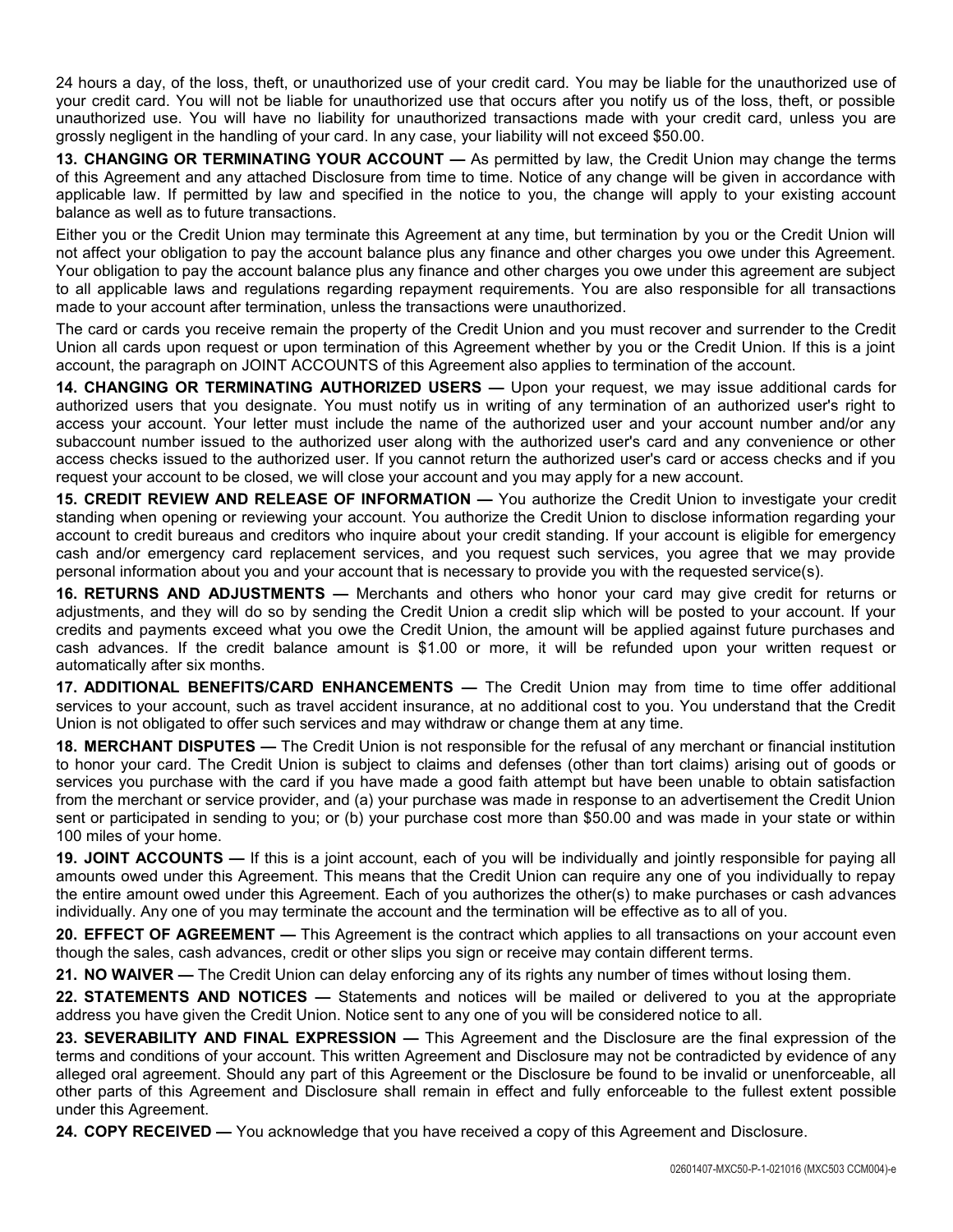**25. GAMBLING TRANSACTIONS PROHIBITED —** You may not use your card to initiate any type of gambling transaction.

**26. PENALTY RATE DISCLOSURES —** If applicable to your account, all rates for your account, including the rates for purchases, cash advances, and balance transfers, will increase to the Penalty Rate when you meet one or more of the conditions as set forth in the Disclosure accompanying this Agreement. Any rate increases applied to your account are subject to applicable notice requirements. Please refer to the Disclosure for additional information regarding the Penalty Rate.

**27. VOLUNTARY PAYMENT PROTECTION —** We may offer Voluntary Payment Protection to you. Voluntary Payment Protection is not necessary to obtain credit. If you purchase Voluntary Payment Protection from us, you authorize us to add the fees or insurance charges monthly to your loan balance and charge you interest on the entire balance. At our option we will change your payment or the period of time necessary to repay the loan balance. The rate used to determine the fees or insurance charges may change in the future. If the rate changes, we will provide any notices required by applicable law.

**28. NOTICE TO UTAH BORROWERS —** This written agreement is a final expression of the agreement between you and the Credit Union. This written agreement may not be contradicted by evidence of any oral agreement.

## **29. THE FOLLOWING IS REQUIRED BY VERMONT LAW — NOTICE TO CO-SIGNER — YOUR SIGNATURE ON THIS NOTE MEANS THAT YOU ARE EQUALLY LIABLE FOR REPAYMENT OF THIS LOAN. IF THE BORROWER DOES NOT PAY, THE LENDER HAS A LEGAL RIGHT TO COLLECT FROM YOU.**

#### **Your Billing Rights: Keep this Document for Future Use**

This notice tells you about your rights and our responsibilities under the Fair Credit Billing Act.

## **What To Do If You Find A Mistake On Your Statement**

If you think there is an error on your statement, write to us at the address listed on your statement.

In your letter, give us the following information:

- **Account information:** Your name and account number.
- **Dollar amount:** The dollar amount of the suspected error.
- **Description of problem:** If you think there is an error on your bill, describe what you believe is wrong and why you believe it is a mistake.

You must contact us:

- Within 60 days after the error appeared on your statement.
- At least 3 business days before an automated payment is scheduled, if you want to stop payment on the amount you think is wrong.

You must notify us of any potential errors **in writing** or electronically. You may call us, but if you do we are not required to investigate any potential errors and you may have to pay the amount in question.

#### **What Will Happen After We Receive Your Letter**

When we receive your letter, we must do two things:

- 1. Within 30 days of receiving your letter, we must tell you that we received your letter. We will also tell you if we have already corrected the error.
- 2. Within 90 days of receiving your letter, we must either correct the error or explain to you why we believe the bill is correct.

While we investigate whether or not there has been an error:

- We cannot try to collect the amount in question, or report you as delinquent on that amount.
- The charge in question may remain on your statement, and we may continue to charge you interest on that amount.
- While you do not have to pay the amount in question, you are responsible for the remainder of your balance.
- We can apply any unpaid amount against your credit limit.

After we finish our investigation, one of two things will happen:

- **If we made a mistake:** You will not have to pay the amount in question or any interest or other fees related to that amount.
- **If we do not believe there was a mistake:** You will have to pay the amount in question, along with applicable interest and fees. We will send you a statement of the amount you owe and the date payment is due. We may then report you as delinquent if you do not pay the amount we think you owe.

If you receive our explanation but still believe your bill is wrong, you must write to us within **10 days** telling us that you still refuse to pay. If you do so, we cannot report you as delinquent without also reporting that you are questioning your bill. We must tell you the name of anyone to whom we reported you as delinquent, and we must let those organizations know when the matter has been settled between us.